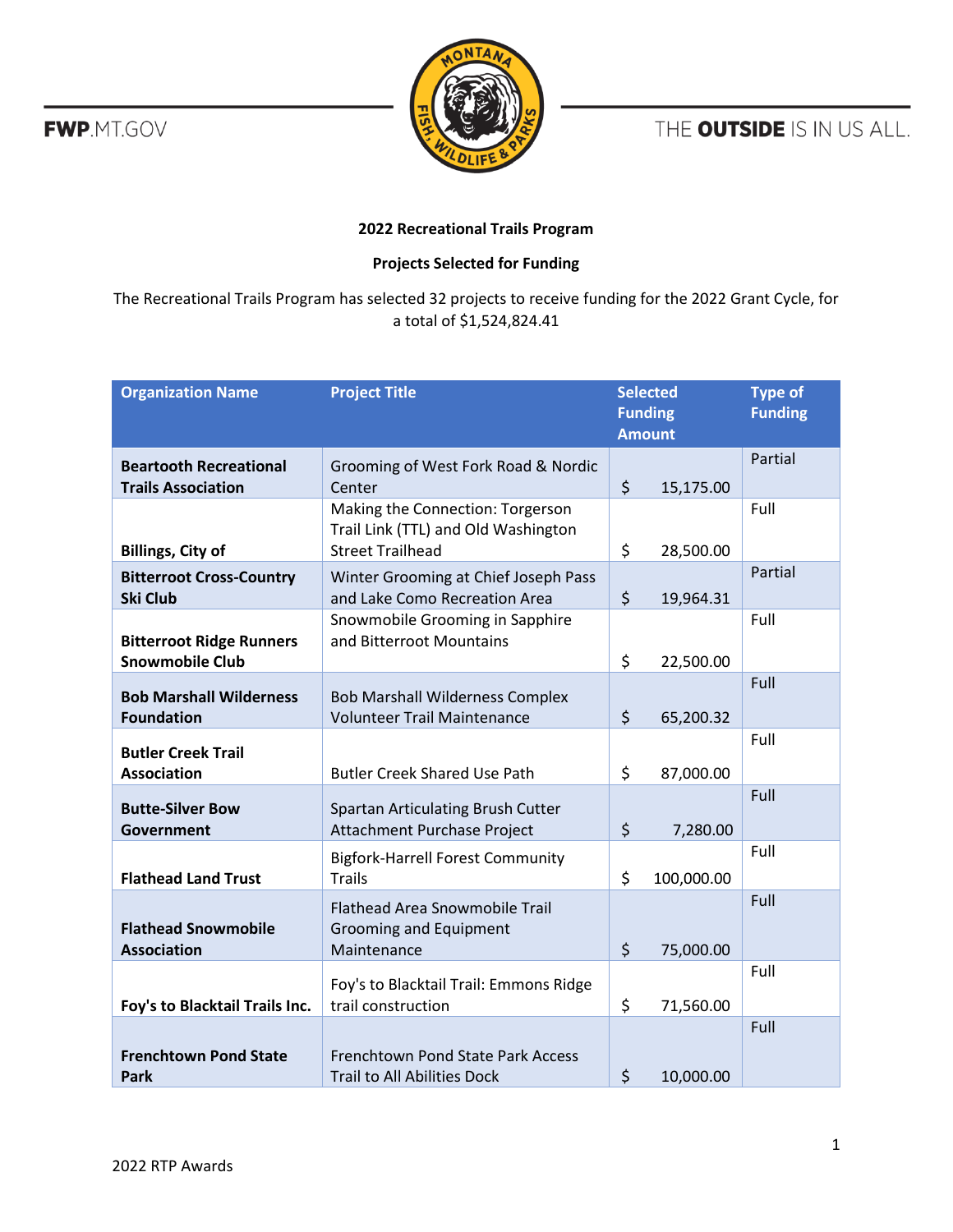|                                  | <b>Crystal Cedar Trail Construction (Phase</b>                   |                 | Full    |
|----------------------------------|------------------------------------------------------------------|-----------------|---------|
| <b>Gateway to Glacier Trail</b>  | Two)                                                             | \$<br>72,250.00 |         |
|                                  |                                                                  |                 | Full    |
| <b>Glacier Nordic Club</b>       | Big Mountain Nordic Ski Trail<br>Grooming and Equipment Purchase | \$<br>32,617.00 |         |
|                                  | Kings Hill Grooming Association                                  |                 | Full    |
| <b>Kings Hill Grooming</b>       | snowmobile trail grooming and trail                              |                 |         |
| <b>Association</b>               | maintenance                                                      | \$<br>79,600.00 |         |
|                                  | Grooming Equipment Storage Shed at                               |                 | Full    |
| <b>Last Chance Nordic Ski</b>    | MacDonald Pass Cross-country Ski                                 |                 |         |
| <b>Club</b>                      | <b>Trails</b>                                                    | \$<br>73,000.00 |         |
|                                  |                                                                  |                 | Full    |
| <b>Lions Bitterroot Youth</b>    | Vault Toilet Installation and Trail                              |                 |         |
| Camp                             | Rehabilitation                                                   | \$<br>43,594.63 |         |
|                                  | Missoula County New Meadows Trail                                |                 | Full    |
|                                  | System: Construction of a universally                            |                 |         |
|                                  | designed perimeter trail and                                     |                 |         |
|                                  | connector trail to the regional shared-                          |                 |         |
| <b>Missoula County</b>           | use path system                                                  | \$<br>62,111.55 | Full    |
| <b>National Park Service-</b>    |                                                                  |                 |         |
| <b>Yellowstone National Park</b> | <b>Pebble Creek Trail Restoration</b>                            | \$<br>12,350.00 |         |
|                                  | Hill 16 Community Trail System (CTS)                             |                 | Full    |
|                                  | Phase 3-- Maintenance, weed control                              |                 |         |
|                                  | and reconstruction of a new                                      |                 |         |
|                                  | interconnection segment of the                                   |                 |         |
| <b>Seeley Lake ROCKS</b>         | Lakeview Trail                                                   | \$<br>22,000.00 |         |
|                                  | Selway-Bitterroot Wilderness                                     |                 | Full    |
| <b>Selway Bitterroot Frank</b>   | <b>Volunteer Trail Clearing and</b>                              |                 |         |
| <b>Church Foundation</b>         | Maintenance                                                      | \$<br>15,696.00 |         |
| <b>University of Montana -</b>   |                                                                  |                 | Full    |
| <b>Research and Sponsored</b>    |                                                                  |                 |         |
| <b>Programs</b>                  | M-Trail Rehabilitation - Rebuild                                 | \$<br>25,200.00 |         |
| <b>USFS-Custer Gallatin</b>      | 2022 Bozeman RD Summer and                                       |                 | Full    |
| <b>National Forest-Bozeman</b>   | Winter Trail Maintenance and                                     |                 |         |
| <b>Ranger District</b>           | Volunteer Field Leadership Project                               | \$<br>58,500.00 |         |
| <b>USFS-Custer Gallatin</b>      |                                                                  |                 | Partial |
| <b>National Forest-Hebgen</b>    |                                                                  |                 |         |
| <b>Lake Ranger District</b>      | <b>Motorized Trail Maintenance</b>                               | \$<br>18,625.60 |         |
| <b>USFS-Custer Gallatin</b>      |                                                                  |                 | Full    |
| <b>National Forest-</b>          |                                                                  |                 |         |
| <b>Yellowstone Ranger</b>        | Burned Area Trail Maintenance on the                             |                 |         |
| <b>District</b>                  | Yellowstone Ranger District                                      | \$<br>72,500.00 |         |
|                                  | Flathead Avalanche Center -                                      |                 | Full    |
| <b>USFS-Flathead Avalanche</b>   | Avalanche Forecast and Avalanche                                 |                 |         |
| <b>Center</b>                    | <b>Safety Education Project</b>                                  | \$<br>45,000.00 |         |